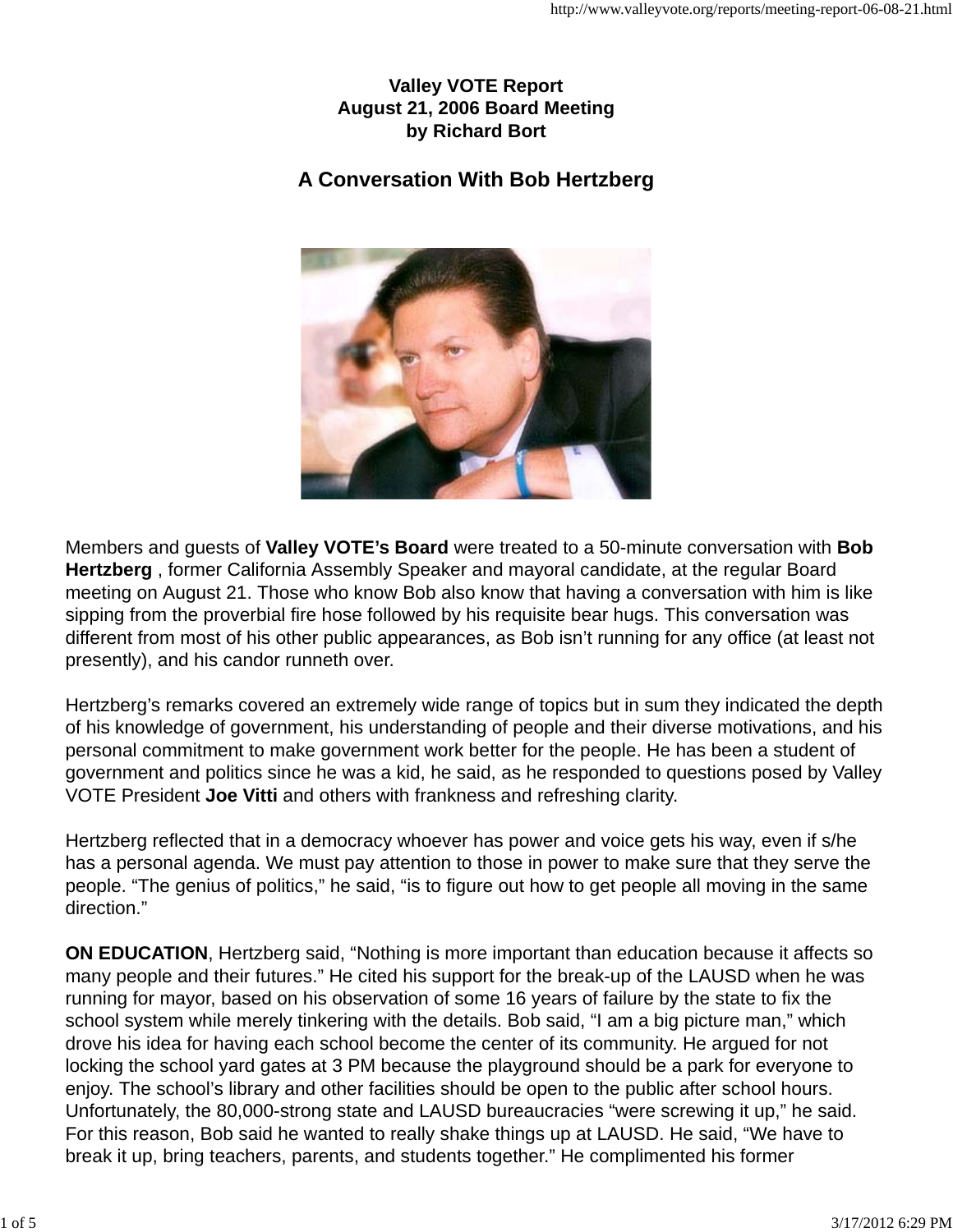Sacramento roommate, Mayor Antonio Villaraigosa, for his current efforts to resolve the school district's problems, saying that, "the cause is worth the fight, even if I would do it differently." Hertzberg noted that Antonio has only four or five years to make his plan work, but "it's worth the fight even if [his plan] is not perfect."

**ON PUBLIC CAMPAIGN FINANCING**, Hertzberg sidestepped direct confrontation of the issue by cautioning that, "It's all about having confidence in government, and doing things that increase that confidence. Whether the issue is public financing of campaigns or redistricting, it is public confidence that matters most." Hertzberg still covets the notion of dividing the city into boroughs of 70,000 to 80,000 residents each. With smaller communities, such as boroughs, the populous will know which politicians are telling the truth and which are not. "Money is the symptom of the problem, not the solution," he said. "Truth is not the centerpiece – it is manipulation. If the community is small enough, money no longer is relevant. What matters is that the populations of small communities would know the politicians personally and be able to hold them accountable."

**ON TERM LIMITS**, Hertzberg reiterated several times that he favors a plan that no one is discussing, at least with respect to the State Assembly if not to other statewide and city offices. Incumbents should be termed out after 12 years, not six years as at present, he said, and then they should be eligible to run again for the same office after two years. He called this plan "12 on &2 off; 12 on ." Presently, term limit laws forbid a person from ever again holding the same office from which s/he has been termed out. For example, Hertzberg cannot ever again be a State Assembly Member. The problem with this is that government ends up with little "institutional memory," and many good and effective office holders are barred from returning to office in the same capacity. Under the present system, with six-year term limits for Assembly members, for example, there is little time for a member to become expert in any issue, and the member is distracted by fundraising and seeking election to the next office.

\* \* \* \* \* \*

The Bob Hertzberg "conversation" was preceded by reports from **Valley VOTE Committee Chairs**:

# *Upside Down Housing Subsidies*

**Vic Viereck** discussed the ramifications of the proposed \$1,000,000,000 "Affordable Housing Bond Issue" (Measure H), which will be on the ballot in November. He argued that **Measure H** should be defeated for the following reasons:

·\* Lower income people would be subsidizing more affluent people because the \$14.66 (or more) tax per hundred thousand dollar assessed value to pay for the bond issue would be charged to all homeowners, regardless of income. Meanwhile, the definition of "affordable" could extend eligibility even to those people making more than \$100,000 annually.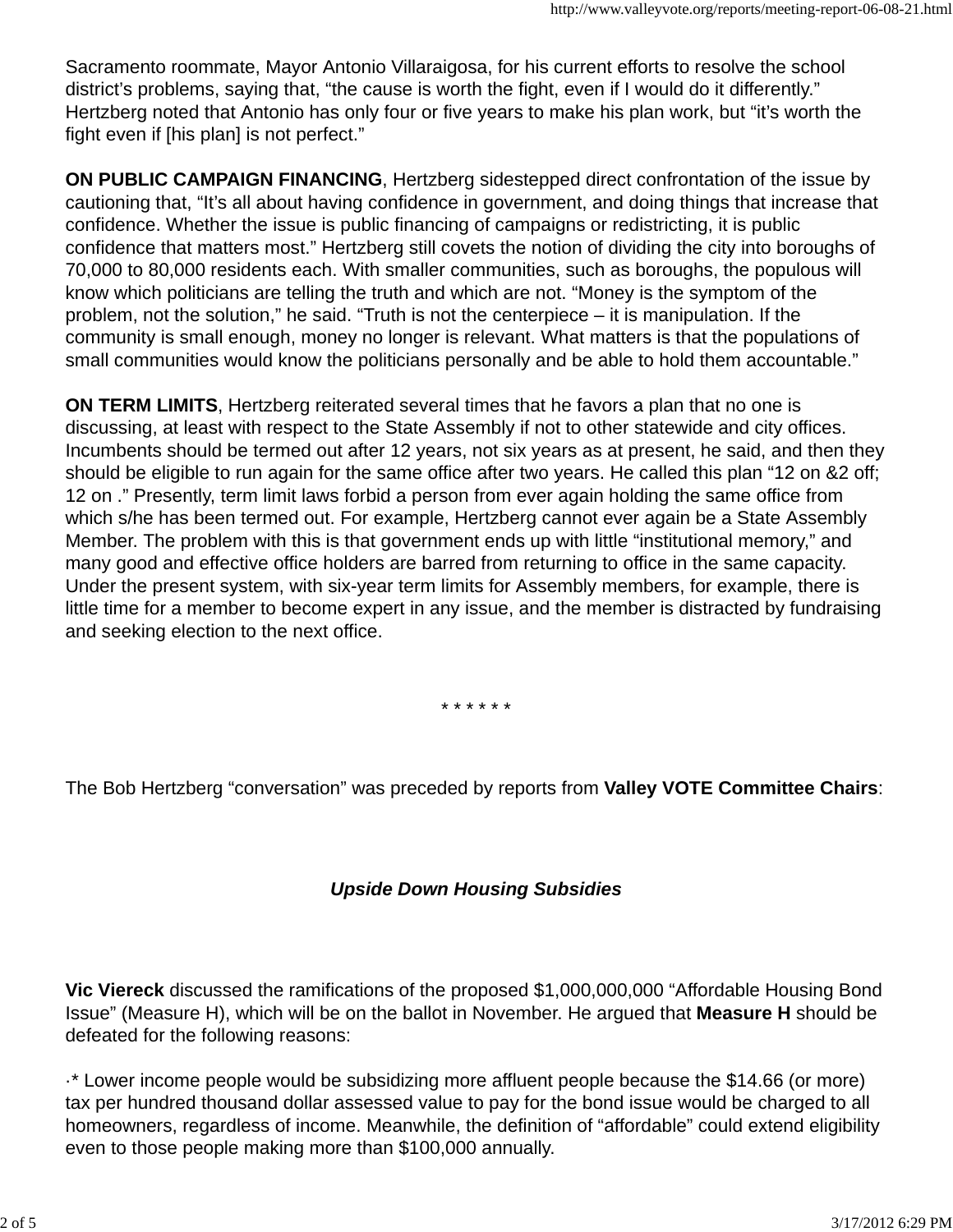·\* The tax to pay for the bond issue would make all homes less affordable.

\* The owners of rent-controlled apartments would have to absorb the tax for the bond issue with no opportunity to pass it through to tenants.

·\* The tax-exempt status of many of the subsidized buildings built with the bond issue money would erode the tax base, thereby reducing our public services.

·\* Prices on all products and services provided from Los Angeles real estate would have to be increased to cover the tax.

·\* The city's anti-business ordinances, that prevent apartment owners from recouping any more than 60% of capital improvement investments, are causing affordable apartments to deteriorate and be demolished.

·\* The city's failure to abide by its own ordinances in processing capital improvement pass-through applications diminishes the value of the pass-through.

· \* The 1986 federal Tax Reform Act led to a drastic decrease in rental housing investment by changing depreciation rules. California's legislature followed suit.

·\* The bond funds would be like a pot-of-gold to elected officials looking for campaign contributors. Who is pushing "Clean Money" campaigning?

#### **The Future of Flight As We Know It**

Undeterred by last week's terrorist apprehensions and the ensuing tightening of airline passenger restrictions, Los Angeles World Airports (LAWA) still believes in the long-range growth of its facilities and traffic volumes. **Denny Schneider**, Valley VOTE's LAWA watchdog, noted some positive progress toward long-range solutions:

1. Regionalization of our air commerce will be one step closer to reality when an organizing meeting of the Southern California Regional Airport Authority will meet either the end of this month or early next. Councilmember Bill Rosendahl will represent our City.

2. The City of Palmdale has been awarded a \$900,000 Small Town Airport Access Grant from the FAA. LAWA is planning to match this grant with airport funds to provide incentives to a commercial airline to commence service into/from Palmdale. The specific timing and airline to be chosen for this has not yet been established, but this is a very significant opportunity.

3. Ontario airport is one of the fastest growing moderate sized airports in the country.

Denny reported that "any time a public agency schedules three public hearings in a week, you know that something is happening." The first two public meetings, he noted, will address future development of LAX as planned by LAWA, and are intended to collect public input about potential changes at LAX. The third meeting is to report on what is currently happening at LAX, including:

\* The on-going South Airfield Improvement Project (rebuilding of the southern-most runway (25L) 50 feet further south toward El Segundo along with addition of a center-line taxiway (taxiway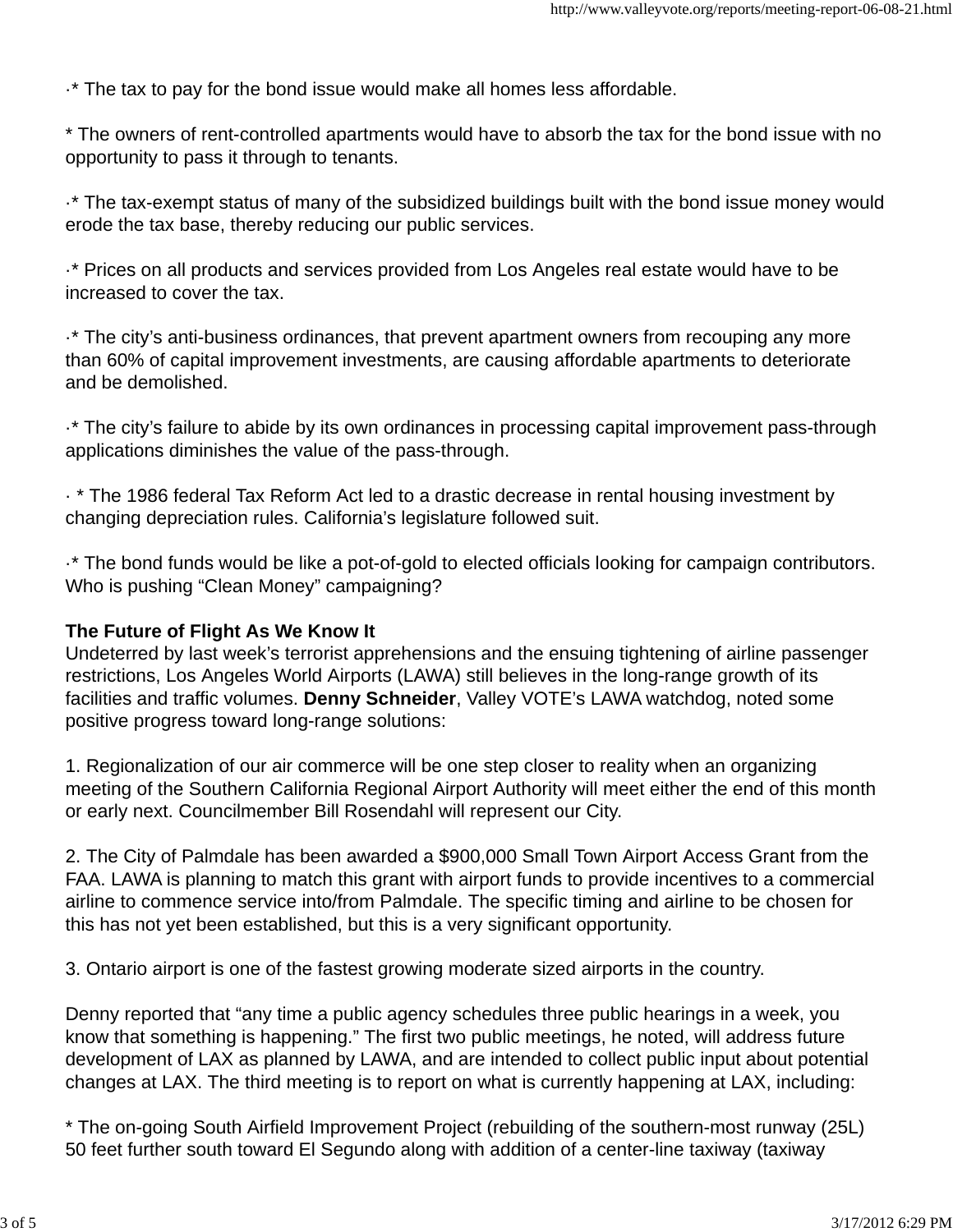between and parallel to the two southern runways).

· \* New Fly-Away bus routes.

·\* Completion status of residential acquisition and projects for soundproofing homes within the 65 CNEL noise levels.

·\* Overview of the LAX Specific Plan Amendment Study Process

LAWA will use the public comments as justification for moving forward in the study phase for varied aspects of their LAX Master Plan projects (such as facility and runway changes, new traffic flow development and much more).

Two LAX Specific Plan Meetings: Wed., Aug. 23, 2006 6-9 p.m. and Sat., Aug. 26, 2006 9 a.m.-noon. LAX Master Plan Stakeholder Forum: Tuesday, August 29, 2006 at 6:00 p.m. - 8:00 p.m.

All three public meetings will be at the Flight Path Learning Center, LAX Imperial Terminal, 6661 West Imperial Highway, Los Angeles, CA 90045.

# *Television by Cable or Phone*

Our highly paid California legislators are finally earning their pay attempting to dispose of hundreds of bills before they adjourn on August 31. According to **Richard Bort** , Finance Committee Chair, among them is AB 2987, known as the Digital Infrastructure and Video Competition Act of 2006. This bill makes two fundamental changes in the delivery of video programming to consumers. First, it snatches away the franchising authority from some 450 municipalities that historically have issued franchises, or licenses to use public rights of way and gives that task to the state; and it provides the opportunity for telephone companies to enter the market to deliver video programming using telephone lines rather than coaxial cables.

The bill has passed the Assembly and is now in the Senate undergoing hearings. Under the bill, local entities like the City of L.A. will continue to receive a franchise fee of 5 percent annually, but will have virtually no impact on whether, or through what hoops, a franchise applicant must jump for issuance or renewal of their franchises.

While the City would have operational control of Channel 35, it's not clear that the City would have any leverage to require Time Warner Cable to offer video-on-demand. That's why the Valley VOTE Board approved a resolution this month calling on the City to pursue video-on-demand for meetings of the City Council, major city Commissions and Committees, Neighborhood Councils that elect to be recorded and broadcast, press conferences of public officials, and the like. If the Dodgers can provide the content for Time Warner Cable to make available "Dodgers-On-Demand", surely Time Warner can do the same for City-produced content.

## **Transportation**